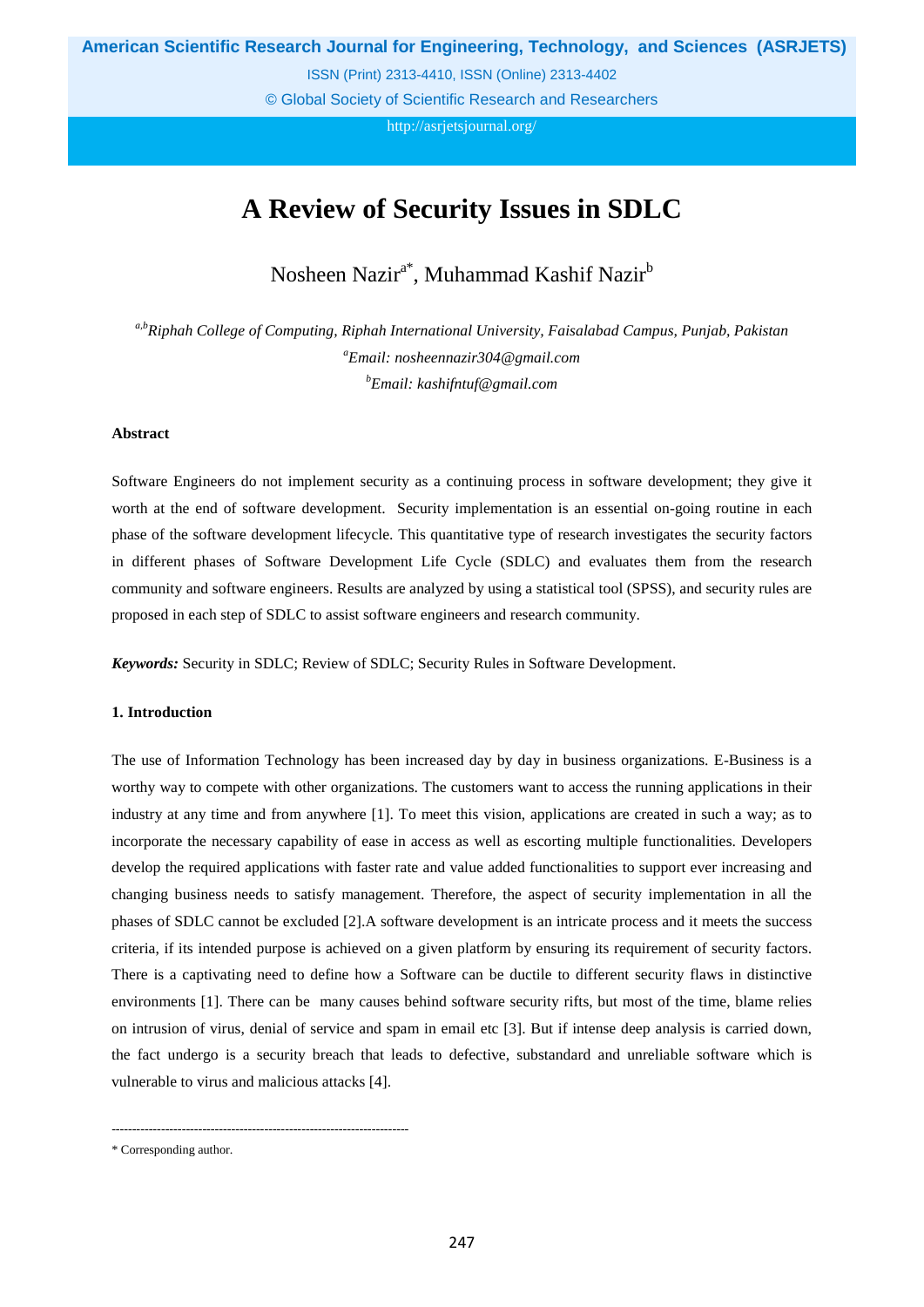Conventional SDLC applications pay emphasis to security concerns in the phase of testing; resultantly flaws in the system remain uncovered till its proper execution and use [\[5\]](#page-10-4) It is an obligatory need to put our maximum efforts for implementation of security measures in software's each phase of Software Development Life Cycle (SDLC). A more secure, robust, reliable and free of virus-attacks software can be developed by focusing on security factors of SDLC that are discussed in this paper.

Why developers omit security measures in software development? The reason is, they give less importance to security factors and focus on timely development and delivery of software. Because, for considering security features in SDLC it takes time and leads to project delays [\[6,](#page-10-5) [7\]](#page-10-6).

So, the designers themselves and instructed by Project managers, ignore the security features implementation [\[7\]](#page-10-6). However, the implementation of security features in SDLC will increase the software life as much from earlier and fulfills software's non-functional requirement of reliability by providing protection of data against losses due to security black holes and virus attacks etc. [\[8\]](#page-11-0)Anyway, if virus attack is encountered in software, the system should possess the capability to recover its loss components and formulate some mechanism to avoid such kind of malicious attacks [\[3,](#page-10-2) [9\]](#page-11-1).

Another group of researchers believe that security features have secondary importance; they consider it as a non-functional requirement, and like other non-functional requirements i-e. reliability and performance etc. it can be taken into consideration after the completion of development of software application[\[1,](#page-10-0) [10\]](#page-11-2).

But security features have some contrariness from others they must be subscribed at initial of the project requirements gathering and continues with all phases of SDLC till testing and maintenance [\[11\]](#page-11-3).

There is need to encourage people with such thinking that should lay stress on better understanding towards security policies, in the team from project manager to lower level developers to add security features at each level of SDLC to increase security.

Security is the basic need of today's software's and it is not the factor that should be considered once. Implementation of security should be taken into consideration from the very initial stages of software development [\[4\]](#page-10-3) It is a continuous process that is applicable to all stages of SDLC i-e.

Requirement, Design, Development, and Testing to deal with vulnerabilities and malicious attacks [\[12\]](#page-11-4). By adopting security policies, the system can be made robust to deal with uncertain situations in an adverse environment and another non-functional requirement i-e.

Recoverability has roots in robust security [\[13\]](#page-11-5). A system is considered to be secure if its implementation is wholly correlated to its defined security policies [\[10,](#page-11-2) [14\]](#page-11-6) Software is regarded as secure if data loss in any uncertain situation is recoverable and could be reported to deal with unusual situations[\[13,](#page-11-5) [15\]](#page-11-7).

In this paper, the importance of security features has been discussed and deliberately taken into consideration and provided a review of existing literature to take security measures and polices from its initial stages and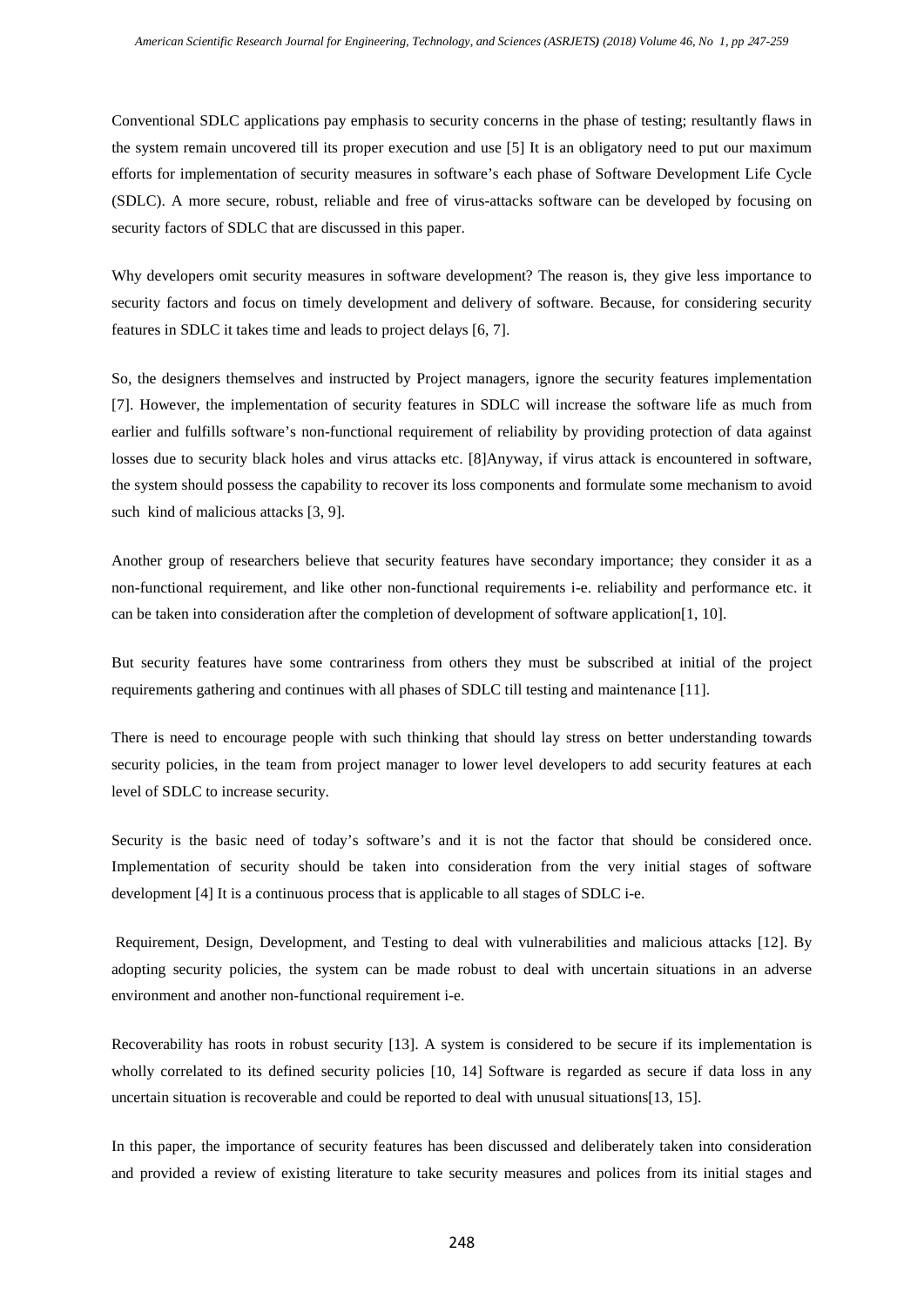continue them till the completion of development.

Also, the state of the art measures are presented with respect to SDLC phases and a complete guideline is suggested for the development of resilient software's that performs efficiently in even adverse environments.

#### **2. SDLC Security And Related Research**

#### *2.1. SDLC Enlargement*

In the past, Developers focused on functionality related aspects of applications and intended to develop applications without following accurate and standardized engineering principles.

This was not a persuasive approach to develop large projects that need to be incorporated into significant engineering principles[\[16\]](#page-11-8). The main objectives of these principles are discussed below:

- Well Formulated Requirement's
- Well Oriented Software Development life cycle
- Well defined software development models

The organizations from several years manage SDLC documentation properly and the typical SDLC is as follows

## **Table 1:** SDLC

| Function                                   | Description                                      |
|--------------------------------------------|--------------------------------------------------|
| Conceptual Definition                      | Understanding of proposed project and objectives |
| Functional Requirements and specifications | List of business requirements                    |
| Technical Requirements and specifications  | Detailed description of technical requirements   |
| Design                                     | Formal detailed design of the program developed  |
| Coding                                     | Development phase                                |
| Test                                       | The testing phase of working product             |
| Implementation                             | Deployment of project                            |

The last phase maintenance is omitted from the table because during the maintenance the whole Software Development Life Cycle is repeated. The validation present in the first cycle is needed every time thereafter.

## *2.2. Security Incorporation in SDLC*

Many researchers debate the importance of security factors in SDLC and result is the security features must be incorporated in each phase of SDLC.

Reference [\[17\]](#page-11-9) Proposed a tool for software security which includes four requirements. 1. Planner: that used in analyzing software security and to investigate and analyze errors. 2.

Modeler: Framework demonstration 3. Prover: proficient thinking 4. Documenter: structural views and technical document editing. Reference [\[3\]](#page-10-2) incorporate security in the following steps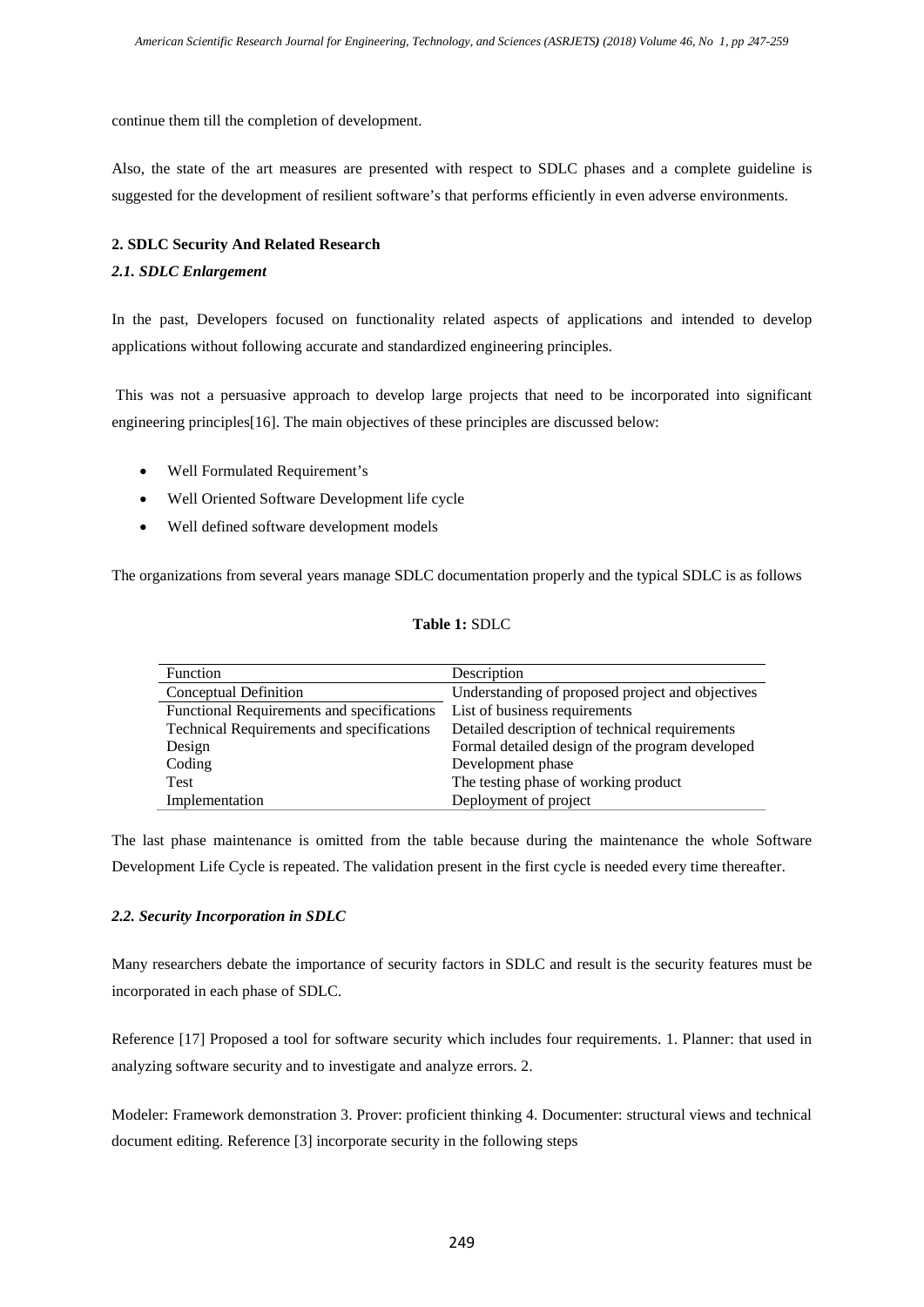### **Table 2:** Different Security Rules

| Function                    | Description                                                                   |
|-----------------------------|-------------------------------------------------------------------------------|
| Awareness                   | Update existing knowledge by accruing new information                         |
| Prevention                  | It describes the security synchronization in software                         |
| Accountability              | Maintains a log file for all the tasks                                        |
| Availability                | An unauthorized person cannot access information                              |
| Integrity                   | An unauthorized person cannot alter the information                           |
| Availability                | The highly secure system should be available all the time                     |
| Non-Repudiation             | The transaction cannot be denied by any third party                           |
| <b>Access Control</b>       | Resources cannot be accessible without permission                             |
| Accuracy                    | All tasks should be performed with 100 % accuracy.                            |
| Identification,             | An only authenticated person can be logged into the system.                   |
| Authentication              |                                                                               |
| Authorization               | What a subject can do on the system                                           |
| Consistency                 | All security features are consistent                                          |
| Assessment, Evaluation      | Continuous assessment and evaluation of all software processes is necessary   |
| Privacy                     | Individuals should know what information is collected about them and for what |
|                             | purpose                                                                       |
| Flexibility                 | Flexibility reduces the rigid boundaries of software processes                |
| Excellence                  | Security is a factor of quality                                               |
| Unambiguity                 | Detail about everything should be clear and persistent                        |
| Fortification               | Processes used in software should be secured individually and in totality     |
| Auditability                | Auditability is to judge the security of software                             |
| <b>Error Classification</b> | Errors should be classified as per schema containing a set of security rules  |
| Interpretability            | All software's must be secured by participating in any communication or       |
|                             | transaction                                                                   |

Security issues with respect to SDLC phases are discussed in Table 3:

## **Table 3:** Security In SDLC

| <b>Function</b> | Description                                                                            |  |  |  |  |  |
|-----------------|----------------------------------------------------------------------------------------|--|--|--|--|--|
| Requirement     | Elicit requirements from all stakeholders that are involved in the project directly or |  |  |  |  |  |
|                 | indirectly $[18, 19]$                                                                  |  |  |  |  |  |
|                 | Adopt international standards that fit into your organization [1]                      |  |  |  |  |  |
| Design          | Maintain a list of recommended software's [2]                                          |  |  |  |  |  |
|                 | External review of the design [20]                                                     |  |  |  |  |  |
| Implementation  | Follow secure coding checklist [21]                                                    |  |  |  |  |  |
|                 | Use language that is more immune [18]                                                  |  |  |  |  |  |
|                 | Train developers to develop defensible applications [18]                               |  |  |  |  |  |
|                 | Conduct secure code assessments [22]                                                   |  |  |  |  |  |
| Testing         | Test plan and development plan for the next test[23]                                   |  |  |  |  |  |
|                 | Security testing plan [24]                                                             |  |  |  |  |  |
|                 | Conduct penetration testing [25]                                                       |  |  |  |  |  |
|                 | Using statistical analysis tools [26]                                                  |  |  |  |  |  |
|                 | Define the acceptable level of vulnerabilities [1]                                     |  |  |  |  |  |

## **3. Methodology**

This is a quantitative type of research in which data is collected regarding different rules about the Software Development Life Cycle in software (SPSS) from different resources of literature review discussed. Performed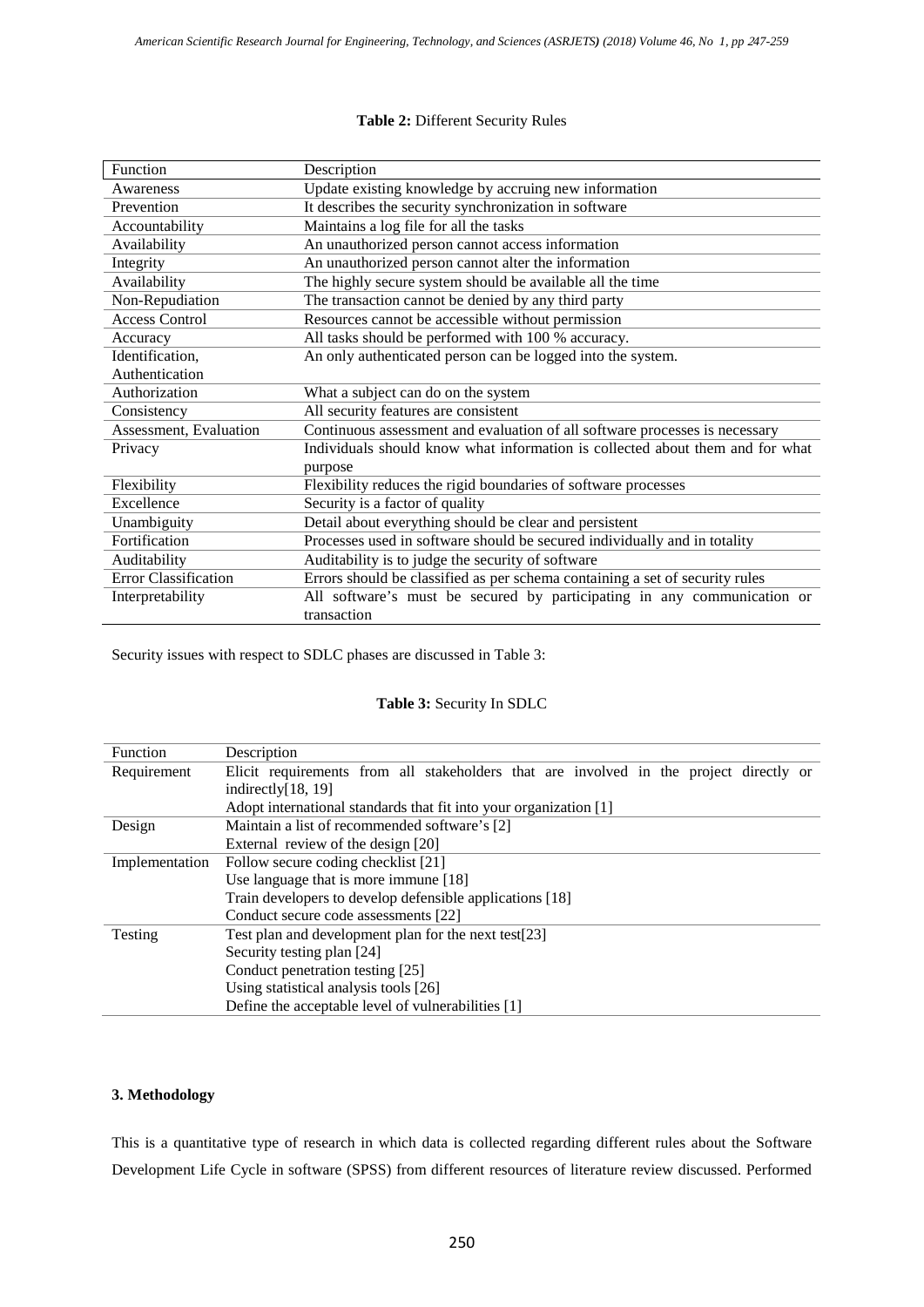cleansing, made questionnaire, evaluation of questionnaire from the research community, combined results, and proposed rules to support research community and software engineers about security measures in SDLC.

#### *3.1. Data Collection*

Primarily, a collection of the rules is done that is presented in the literature review concerning security incorporation in different phases of SDLC. These rules are presented in Table 1,2,3[\[2-4,](#page-10-1) [27,](#page-12-5) [28\]](#page-12-6)

#### *3.2. Data Cleansing*

Data cleansing is the process of removing irrelevant attributes from the data collected from the literature review. It eliminates all those extraneous values that cause no harm to the Software Development Life Cycle process. Researchers proposed research, only those security measures that affect the security concerns in SDLC are 3.3. presented in the questionnaire.

#### *3.3. Prepare Questionnaire*

After data cleansing step, a questionnaire is developed and is shown presented in Figure. This questionnaire put forth light on those security rules that are necessarily concerned with security factors with respect to all the phases of SDLC. Veritable and exact rules are depicted accompanying the true meaning of proposed rules is explained as well as their incorporation into the SDLC phases is explained thoroughly.

#### *3.4. Evaluation*

#### Evaluation (Online + Hardcopy)

To evaluate this questionnaire, the following options were added to each question. 1. Strongly Agree 2. Agree 3. Neutral 4. Disagree. The only one option as the answer could be selected by the respondents against each question with a restriction of answering all the questions.

The gathered responses were collected through online google forms and through spreading hardcopy of these forms among the targeted respondents.

This quantitative type data is accumulated from distinctive sources e.g. software houses, universities etc., as they are located in geographically distinct places.

#### *3.5. Analysis by SPSS*

SPSS Statistical tool is utilized for analysis in this research[\[29\]](#page-12-7). The collected responses from different resources were inserted into the SPSS and graphs were generated and presented in the Results and Discussions section below. *Rules Generation for Security in SDLC*

After doing this all research specify some rules presented in SDLC that have highest priority and likeness in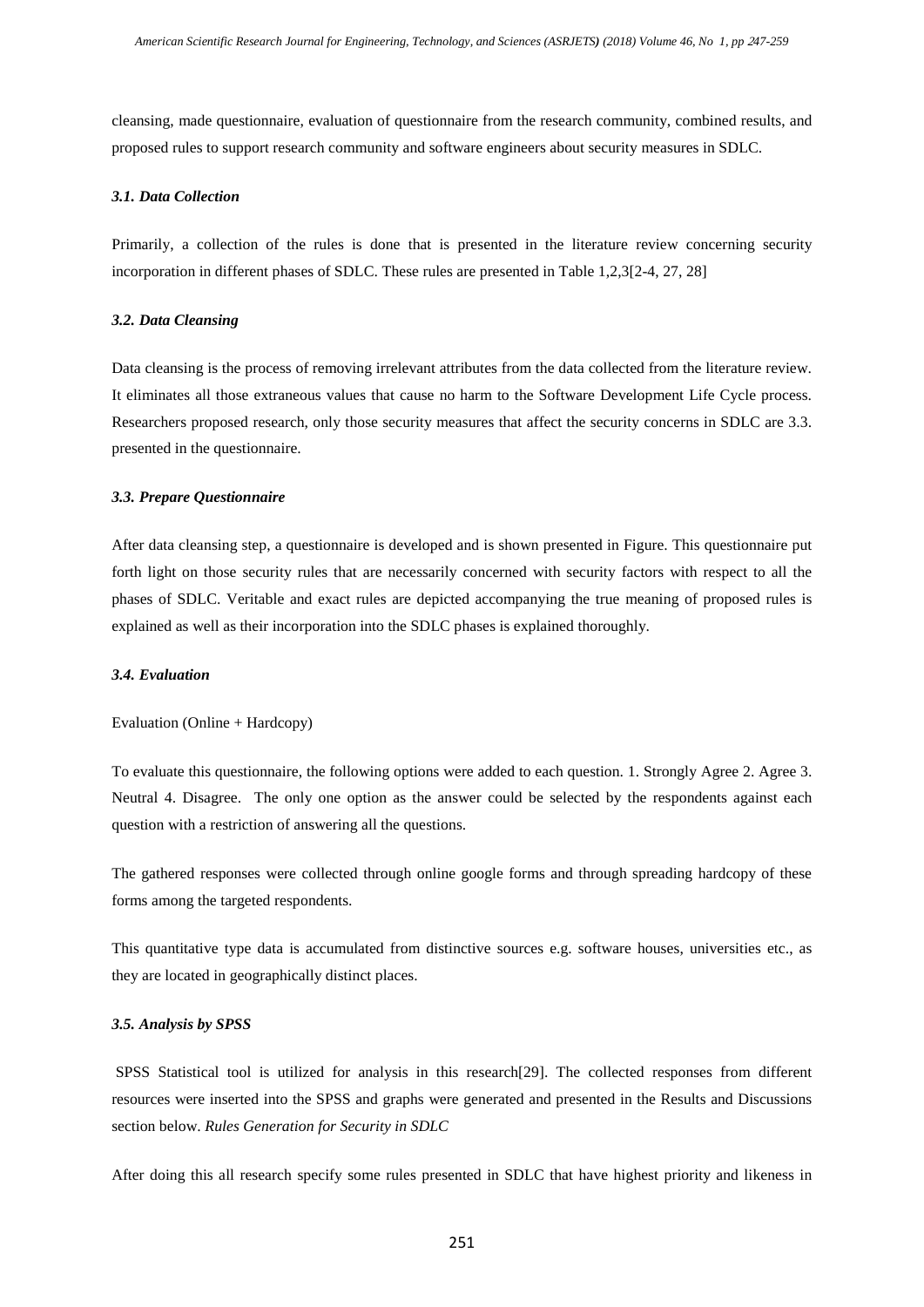different software houses.

These rules incorporate the highest security in SDLC that will make the software resilient to face security challenges from different intruders and attackers [\[29\]](#page-12-7)



**Figure 1:** Methodology

#### **4. Results and Discussions**

After deep analysis of questionnaire (online+ hard copy), it was unearthed that only 5% respondents disagreed, 13% were just agreed, about 6% respondents were neutral, and approximately 70% of respondents strongly agreed in favor of the proposition that element of security shall be considered as the paramount factor in each phase of SDLC as shown in Figure 6.



**Figure 2:** Requirement Phase Acceptance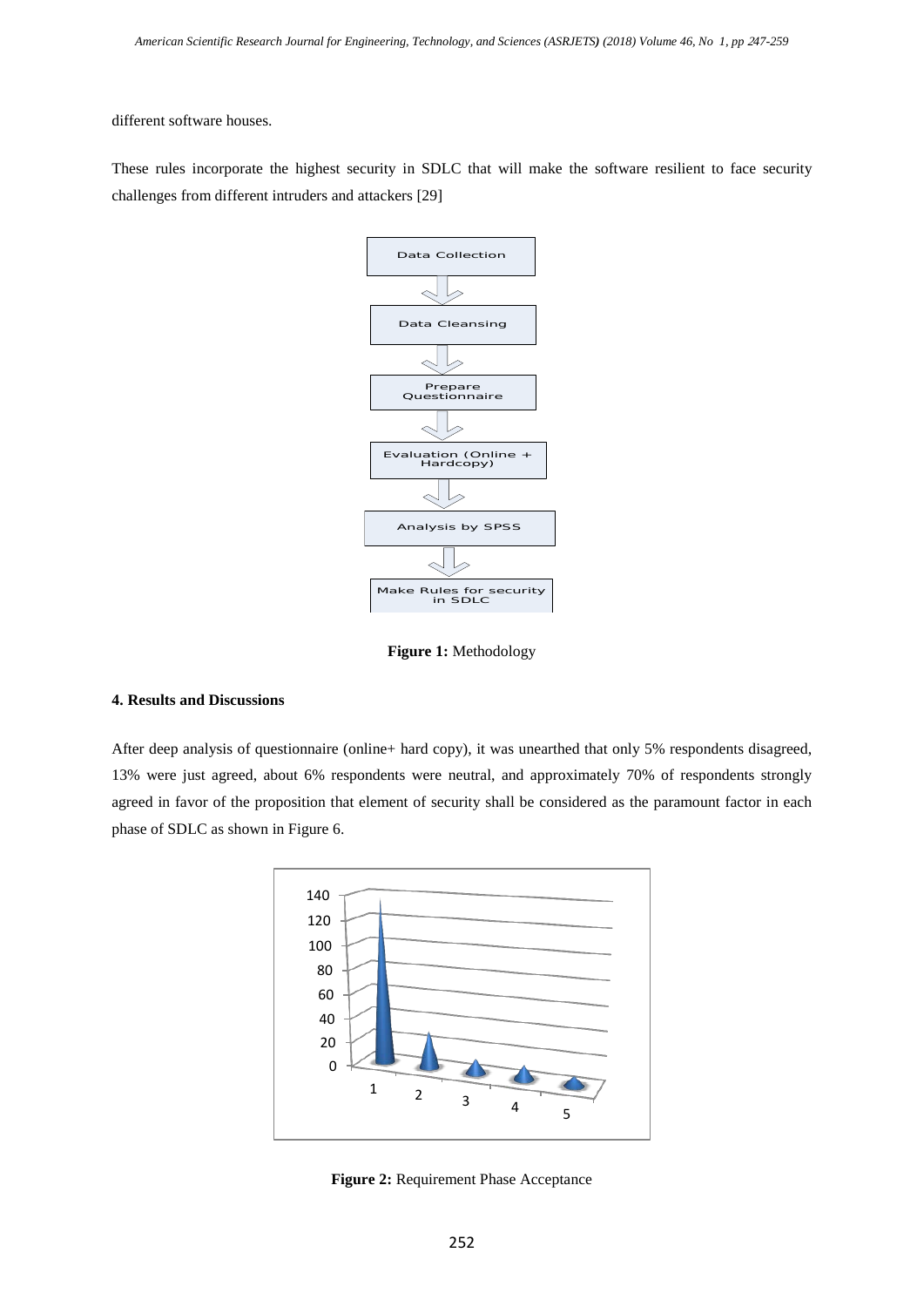## Phase Rule Rule Rule Description Requirement Stakeholders identification Proper stakeholder's identification incorporates security in the initial phase of requirement gathering. [\[3\]](#page-10-2) Requirement Elicitation Elicit requirement from all stakeholders with respect to their authorities and responsibilities.[\[18\]](#page-11-10) Remove Conflicts A conflict may arise in some requirements. Assess the respective stakeholder and priorities it on lower authority stakeholder. Stakeholders Satisfaction Satisfy stakeholders whose requirements are satisfied on higher level decisions. International Standards Adopt international standards that fit into your organization. [\[1\]](#page-10-0) Threats identification Adopt this process to identify and remove threats in requirement phase. Prevention Security synchronization in each phase of SDLC described in this phase. [\[3\]](#page-10-2) Unambiguity Remove ambiguous requirements [\[3\]](#page-10-2) Design Recommended Software's Maintain a list of recommended software's framework [\[2\]](#page-10-1) Security Principles Explicitly apply security principles to the design. [\[30\]](#page-12-8) External Review External review of the design. [\[20,](#page-11-12) [24,](#page-12-2) [25\]](#page-12-3) Access Control Define access controls in design phase. Development Check List Follow secure coding checklist. [\[31\]](#page-12-9) Language More immune language usage increase security. [\[18\]](#page-11-10) Defensible Train developers to produce defensible applications.<sup>[\[18\]](#page-11-10)</sup> Assessment Conduct source code assessment process. [\[26\]](#page-12-4) Pair Programming Use of pair programming reduces security risks.[\[32\]](#page-12-10) Flexibility Do not create rigid boundaries make it flexible to face security challenges in the present and future. Testing Testing plan Security testing plan.[\[1\]](#page-10-0) Analysis Tools By using static analysis tools. [\[26\]](#page-12-4) Acceptance Level Define the acceptance level of vulnerabilities within coding and testing stages [\[1\]](#page-10-0)

## **Table 4:** Security Incorporation in SDLC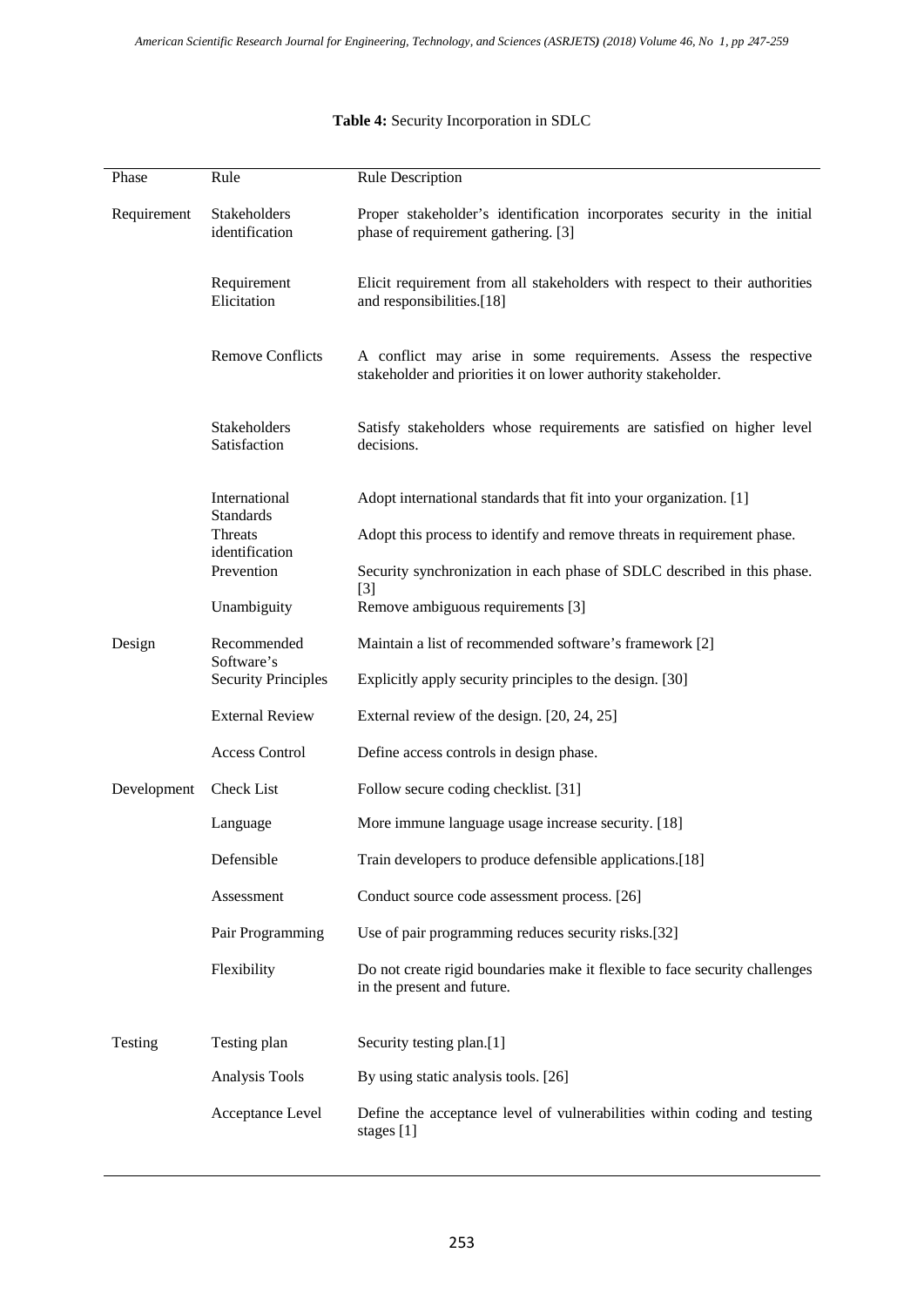| <b>Requirement Phase</b>       |                       |                |                |          |                          |       |
|--------------------------------|-----------------------|----------------|----------------|----------|--------------------------|-------|
| Rule                           | <b>Strongly Agree</b> | Agree          | Neutral        | Disagree | <b>Strongly Disagree</b> | Total |
| Stakeholder Identification     | 15                    | 7              | $\overline{2}$ | 1        | 0                        | 25    |
| <b>Requirement Elicitation</b> | 14                    | 5              | $\mathbf{I}$   | 3        | 2                        | 25    |
| <b>Remove Conflicts</b>        | 18                    | 5              | $\overline{2}$ | 0        | 0                        | 25    |
| <b>Satisfy Stakeholders</b>    | 20                    | $\overline{2}$ | $\overline{2}$ | -        | 0                        | 25    |
| <b>International Standards</b> | 11                    | 9              |                | 3        | л.                       | 25    |
| Threats Identification         | 16                    | 1              | $\overline{2}$ | 2        | 4                        | 25    |
| Prevention                     | 20                    | 2              | $\mathbf{I}$   | 1        | л.                       | 25    |
| Unambiguity                    | 23                    | $\overline{0}$ | л.             | 1        | 0                        | 25    |
| Total                          | 137                   | 31             | 12             | 12       | 8                        | 200   |
| %age                           | 68.5%                 | 15.5%          | 6%             | 6%       | 4%                       |       |

## **Table 5:** Requirement Phase Acceptance

## **Table 6:** Design Phase Acceptance

| Design Phase               |                       |       |    |                  |                          |       |
|----------------------------|-----------------------|-------|----|------------------|--------------------------|-------|
| Rule                       | <b>Strongly Agree</b> | Agree |    | Neutral Disagree | <b>Strongly Disagree</b> | Total |
| Recommended Software's     | 15                    | 7     | 2  |                  | $\theta$                 | 25    |
| <b>Security Principles</b> | 14                    | 5     | 1  | 3                | 2                        | 25    |
| <b>External Review</b>     | 18                    | 5     | 2  | $\theta$         | $\theta$                 | 25    |
| Access Control             | 20                    | 2     | 2  | 1                | $\theta$                 | 25    |
| Total                      | 67                    | 19    | 7  | 5                | 2                        | 100   |
| %age                       | 67%                   | 19%   | 7% | 5%               | 2%                       |       |



Figure 3: Design Phase Acceptance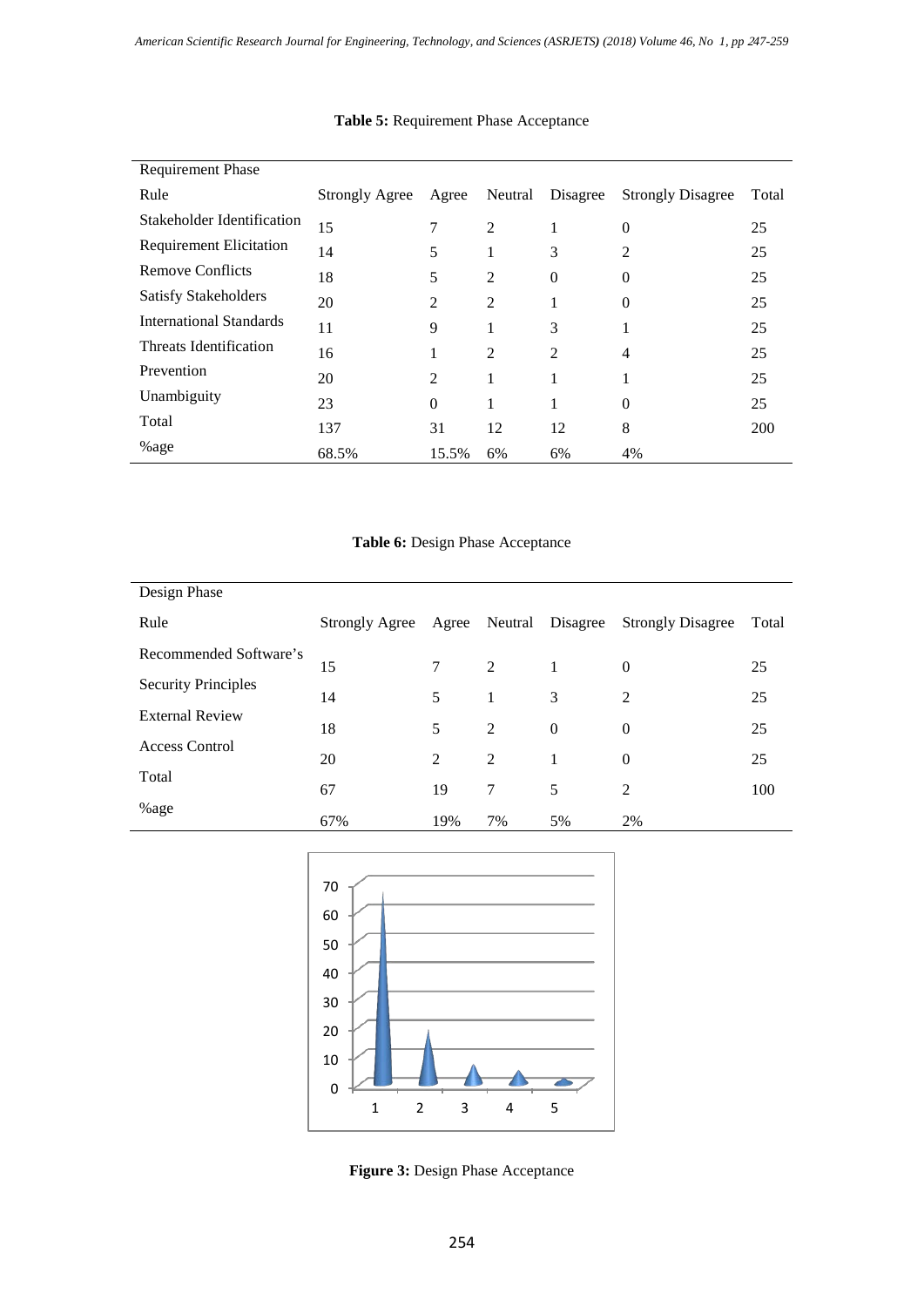| Development Phase |                       |                |                |                  |                          |       |  |  |
|-------------------|-----------------------|----------------|----------------|------------------|--------------------------|-------|--|--|
| Rule              | <b>Strongly Agree</b> | Agree          | Neutral        | Disagree         | <b>Strongly Disagree</b> | Total |  |  |
| <b>Check List</b> | 18                    | 5              | $\overline{2}$ | $\boldsymbol{0}$ | $\overline{0}$           | 25    |  |  |
| Language          | 20                    | $\overline{2}$ | $\overline{2}$ | 1                | $\theta$                 | 25    |  |  |
| Defensible        | 11                    | 9              | 1              | 3                | 1                        | 25    |  |  |
| Assessment        | 16                    | 1              | $\overline{2}$ | 2                | $\overline{4}$           | 25    |  |  |
| Pair Programming  | 20                    | 2              | 1              | 1                | 1                        | 25    |  |  |
| Flexible          | 23                    |                | 1              | 1                | $\theta$                 | 25    |  |  |
| Total             | 108                   | 19             | 9              | 8                | 6                        | 150   |  |  |
| %age              | 72%                   | 12.66%         | 6%             | 5.33%            | 4%                       |       |  |  |

## **Table 7:** Development Phase Acceptance



**Figure 4:** Development Phase Acceptance

## **Table 8:** Testing Phase

| Rule                | <b>Strongly Agree</b> | Agree | Neutral | Disagree | <b>Strongly Disagree</b> | Total |
|---------------------|-----------------------|-------|---------|----------|--------------------------|-------|
| <b>Testing Plan</b> | 16                    |       | 2       | 2        | 4                        | 25    |
| Analysis Tool       | 20                    | 2     |         |          |                          | 25    |
| Acceptance Level    | 36                    | 3     | 3       | 3        | 5                        | 50    |
| Total               | 72                    | 6     | 6       | 6        | 10                       | 100   |
|                     | 72%                   | 6%    | 6%      | 6%       | 10%                      |       |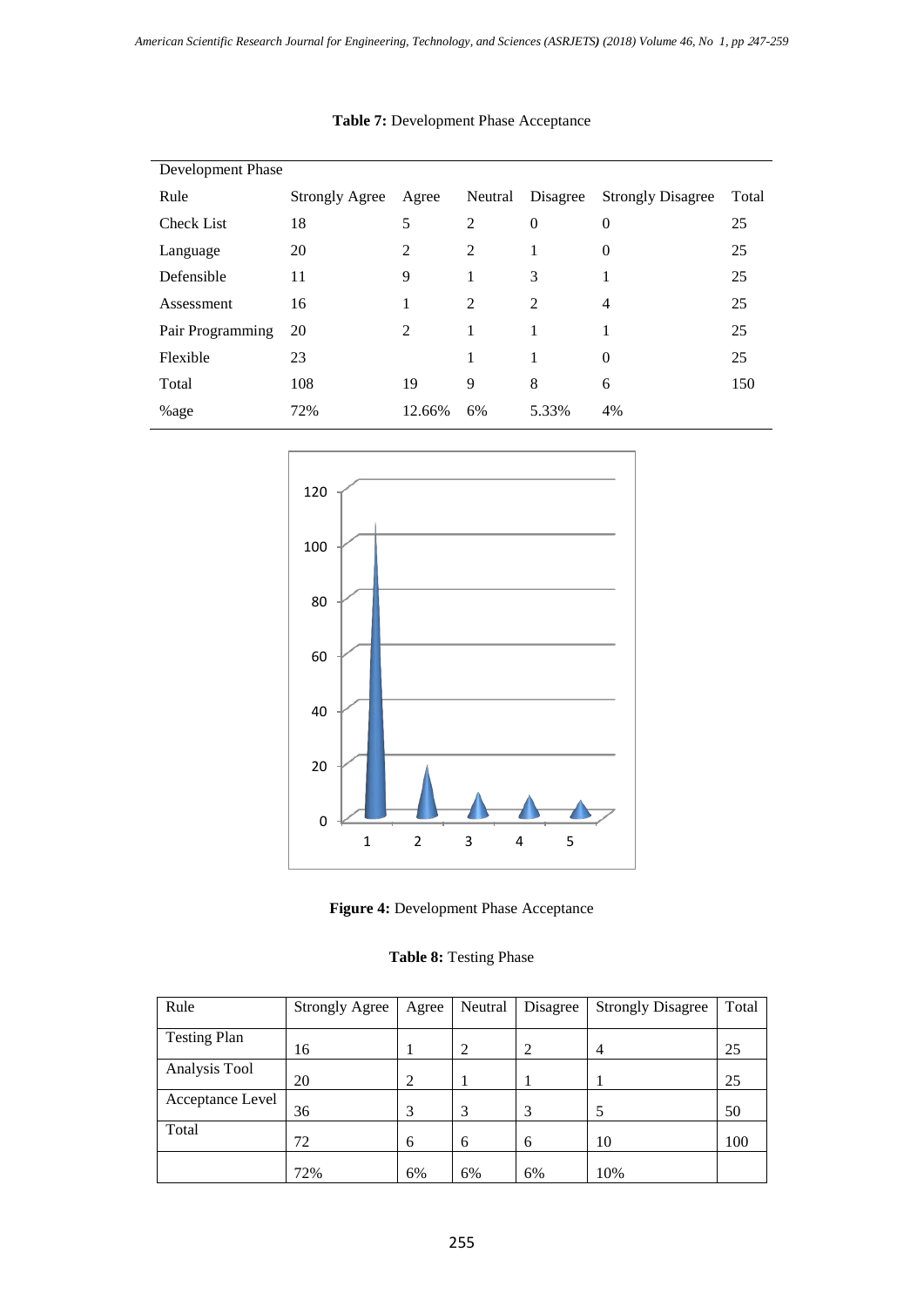

Figure 5: Testing phase Acceptance

**Table 9:** Overall SDLC Acceptance

| <b>SDLC</b> Phases | <b>Strongly Agree</b> | Agree  | Neutral | Disagree | <b>Strongly Disagree</b> |
|--------------------|-----------------------|--------|---------|----------|--------------------------|
|                    |                       |        |         |          |                          |
| Requirement        |                       |        |         |          |                          |
|                    | 68.5%                 | 15.5%  | 6%      | 6%       | 4%                       |
| Design             |                       |        |         |          |                          |
|                    | 67%                   | 19%    | 7%      | 5%       | 2%                       |
| Development        |                       |        |         |          |                          |
|                    | 72%                   | 12.66% | 6%      | 5.33%    | 4%                       |
| Testing            |                       |        |         |          |                          |
|                    | 72%                   | 6%     | 6%      | 6%       | 10%                      |
| Total              |                       |        |         |          |                          |
|                    | 69.87%                | 13.29% | 6.25%   | 5.58%    | 5.00%                    |



**Figure 6:** Overall SDLC Acceptance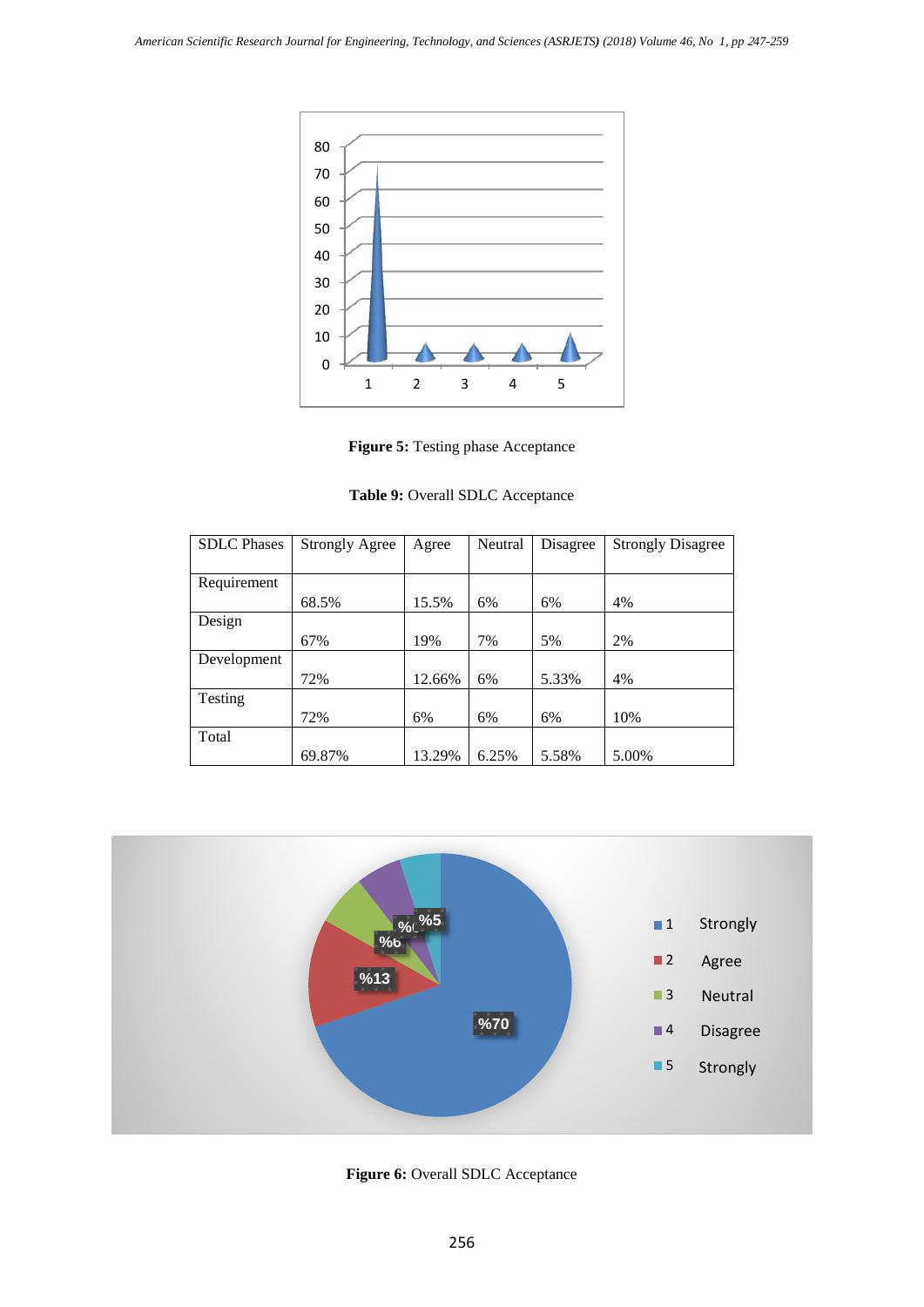By incorporation of security rules that are presented in this research (Table: 4) the imminent risk of a security breach in applications can be avoided to a greater extent. The rules of Requirement Phase include stakeholder identification, requirement elicitation, stakeholders satisfaction, removal of conflicts, compliance with international standards, threats identification, prevention, unambiguity etc. Design Phase of SDLC includes rules of following recommended development frameworks, security principles, external review, and access control. Development phase should comprise rules of checklist, language, defensible, assessment, pair programming, and flexibility. And Testing Phase of SDLC should embrace the testing plan, analysis tools, and acceptance level.

#### **5. Conclusion**

We cannot eliminate the importance of security in a successful software. Most of the times peoples implement after the development of software but it creates rigid boundaries and difficult to encourage security rules. This research gives us a platform to develop secure software by implementing these rules in respective phases of software development life cycle and this thing is validated by the research community and software engineers busy in different software houses to develop applications. In the future, we implement these rules in the development of different nature applications like web, desktop, cloud etc. and investigate the commonalities in all.

#### **References**

- <span id="page-10-0"></span>[1] N. S. A. Karim, A. Albuolayan, T. Saba, and A. Rehman, "The practice of secure software development in SDLC: an investigation through existing model and a case study," Security and Communication Networks, vol. 9, pp. 5333-5345, 2016.
- <span id="page-10-1"></span>[2] N. Haridas, "Software Engineering-Security as a Process in the SDLC," SANS Institute, p. 29, 2007.
- <span id="page-10-2"></span>[3] C. Banerjee and S. Pandey, "Software Security Rules, SDLC Perspective," arXiv preprint arXiv:0911.0494, 2009.
- <span id="page-10-3"></span>[4] A. Sharma and P. K. Misra, "Aspects of Enhancing Security in Software Development Life Cycle," Advances in Computational Sciences and Technology, vol. 10, pp. 203-210, 2017.
- <span id="page-10-4"></span>[5] A. Batcheller, S. C. Fowler, R. Cunningham, D. Doyle, T. Jaeger, and U. Lindqvist, "Building on the Success of Building Security In," IEEE Security & Privacy, vol. 15, pp. 85-87, 2017.
- <span id="page-10-5"></span>[6] N. Leicht, I. Blohm, and J. M. Leimeister, "Leveraging the Power of the Crowd for Software Testing," IEEE Software, vol. 34, pp. 62-69, 2017.
- <span id="page-10-6"></span>[7] C. Kumar and D. K. Yadav, "Software defects estimation using metrics of early phases of software development life cycle," International Journal of System Assurance Engineering and Management, vol. 8, pp. 2109-2117, 2017.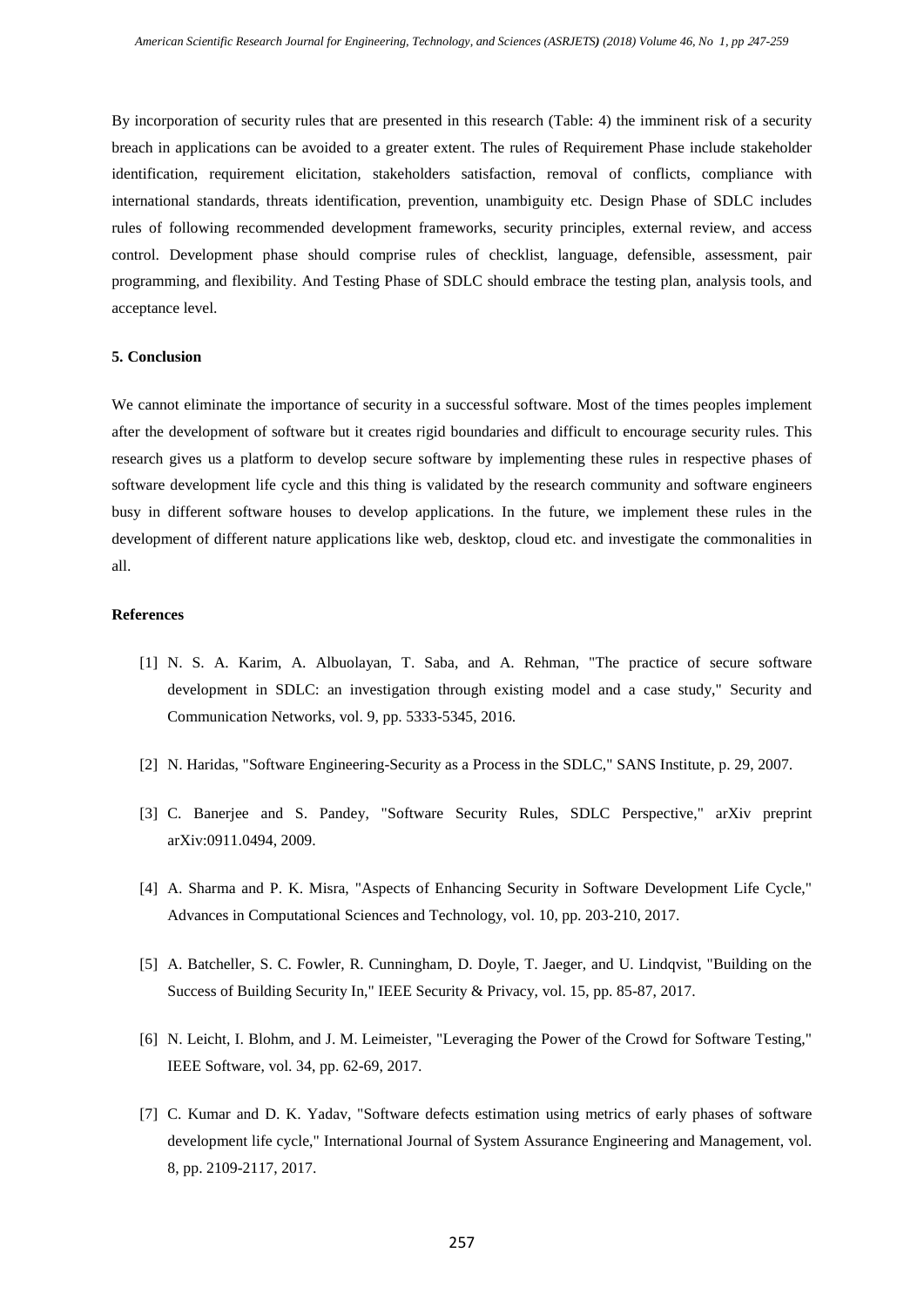- <span id="page-11-0"></span>[8] S. A. Aljawarneh, A. Alawneh, and R. Jaradat, "Cloud security engineering: Early stages of SDLC," Future Generation Computer Systems, vol. 74, pp. 385-392, 2017.
- <span id="page-11-1"></span>[9] V. Tasril, M. B. Ginting, and A. P. U. S. Mardiana, "Threats of Computer System and its Prevention," International Journal of Scientific Research in Science and Technology, vol. 3, pp. 448-451, 2017.
- <span id="page-11-2"></span>[10] C. F.-G. R. Rios, and J. Lopez, "Modelling Privacy-Aware Trust Negotiations," Computers & Security, 2017.
- <span id="page-11-3"></span>[11]C. E. Landwehr and A. Valdes, "Building Code for Power System Software Security," Technical Report. IEEE Computer Society, Mar2017.
- <span id="page-11-4"></span>[12]O. Tripp and O. Weisman, "Identifying stored security vulnerabilities in computer software applications," ed: Google Patents, 2018.
- <span id="page-11-5"></span>[13]P. P. Choudhury, K. Dihidar, A. R. Khan, R. Verma, and P. Sarkar, "Software measurements and metrics: Role in effective software testing," Data, in Brief, vol. 3, pp. 593-596, 2017.
- <span id="page-11-6"></span>[14]B. C. f. P. S. S. Security. (2017). Available: https://smartgrid.ieee.org/images/files/pdf/building\_code\_for\_power\_system\_software\_security.pdf
- <span id="page-11-7"></span>[15]N. M. Mohammed, M. Niazi, M. Alshayeb, and S. Mahmood, "Exploring software security approaches in software development lifecycle: a systematic mapping study," Computer Standards & Interfaces, vol. 50, pp. 107-115, 2017.
- <span id="page-11-8"></span>[16]S. Rajesh and A. Chandrasekar, "Esteemed software patterns for the banking system," Cluster Computing, pp. 1-13, 2017.
- <span id="page-11-9"></span>[17]S. T. Siddiqui, "TSSR: a proposed tool for secure software requirement management," 2015.
- <span id="page-11-10"></span>[18]D. P. Gilliam, T. L. Wolfe, J. S. Sherif, and M. Bishop, "Software security checklist for the software life cycle," in Enabling Technologies: Infrastructure for Collaborative Enterprises, 2003. WET ICE 2003. Proceedings. Twelfth IEEE International Workshops on, 2003, pp. 243-248.
- <span id="page-11-11"></span>[19]R. A. Majid, N. L. M. Noor, W. A. W. Adnan, and S. Mansor, "A survey on user involvement in software development life cycle from practitioner's perspectives," in Computer Sciences and Convergence Information Technology (ICCIT), 2010 5th International Conference on, 2010, pp. 240- 243.
- <span id="page-11-12"></span>[20]G. McGraw, "Software Security," IEEE Security & Privacy, vol. 2, pp. 80-83, 2004.
- <span id="page-11-13"></span>[21]R. L. Krutz and R. D. Vines, Cloud security: A comprehensive guide to secure cloud computing: Wiley Publishing, 2010.